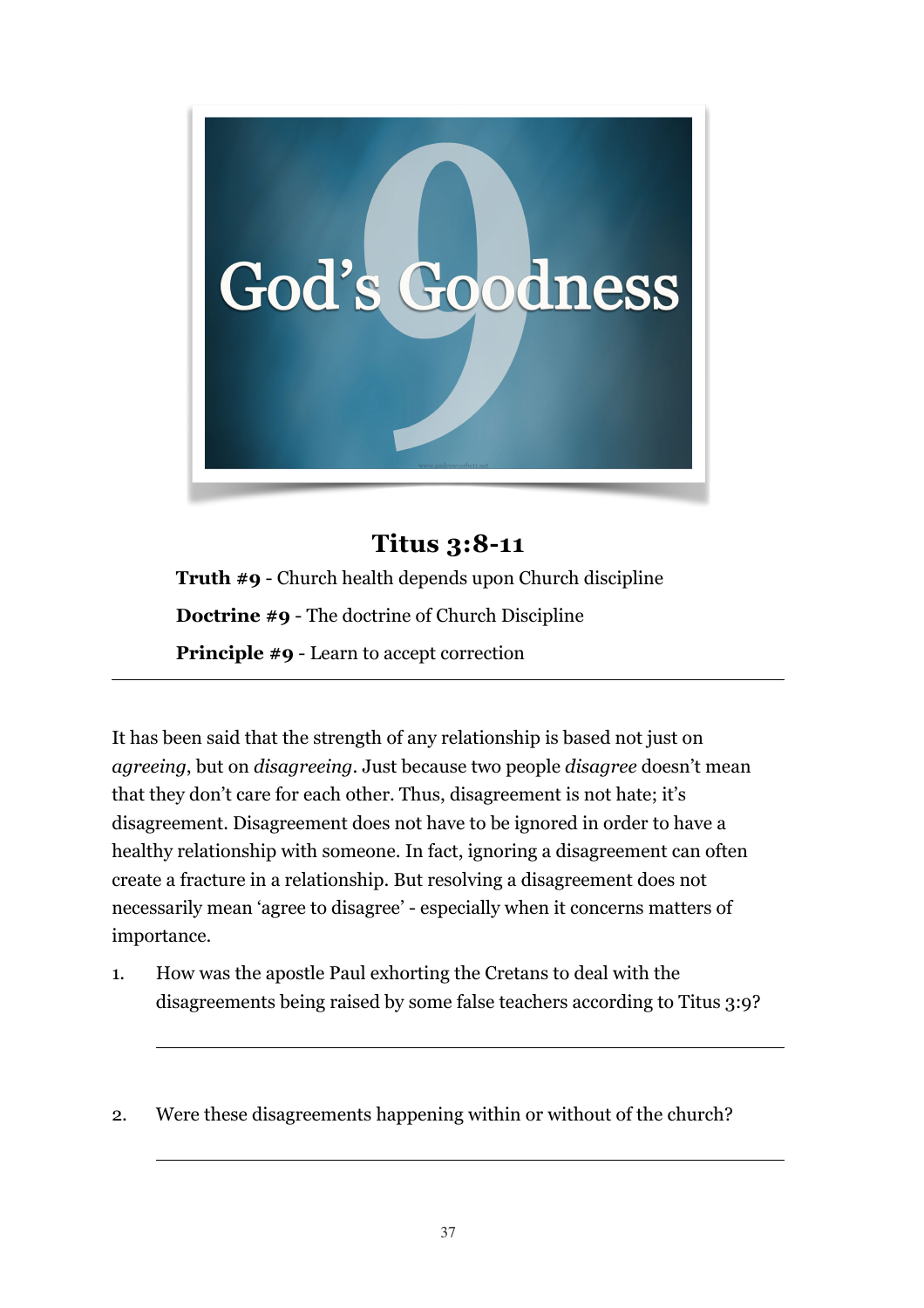There are some disagreements that are based on falsehoods which need to be corrected especially when they are held and promoted by those we care about such as friends and family. These disagreements could be matters of belief or perhaps lifestyle choices.

3. What kind of activity did Paul describe as 'excellent' and 'profitable' in Titus 3:8?

## **Godly Leadership Involves Managing Conflict**

If God has called you to be a shepherd in a church - a pastor, a small-group leader, a team leader - you are also called to deal with inevitable conflicts. We should not allow our romantic notions of 'church' blind-side us to disagreements and conflicts within our church, small group, or team.

- 4. As a shepherd within a church, what is the best strategy for dealing with disagreement and conflict?
	- a) Ignore it and hope it goes away all by itself.
	- b) Pray that God smites those who disagree with you.
	- c) Go privately to the other individual at an appropriate time and place and ask if you could clear the air between you both.
	- d) Crawl up in a corner with blanky (a blanket) and cover your head with it.
	- e) Demand that they leave the church/small-group/team for daring to disagree with you.
- 5. How did Jesus say that a disagreement should be dealt with according to Matthew 18:15-17?
- 6. Based on Paul's requirements for an elder included in Titus 1:9 what role were elders to play in church conflicts over (false) doctrine being promoted?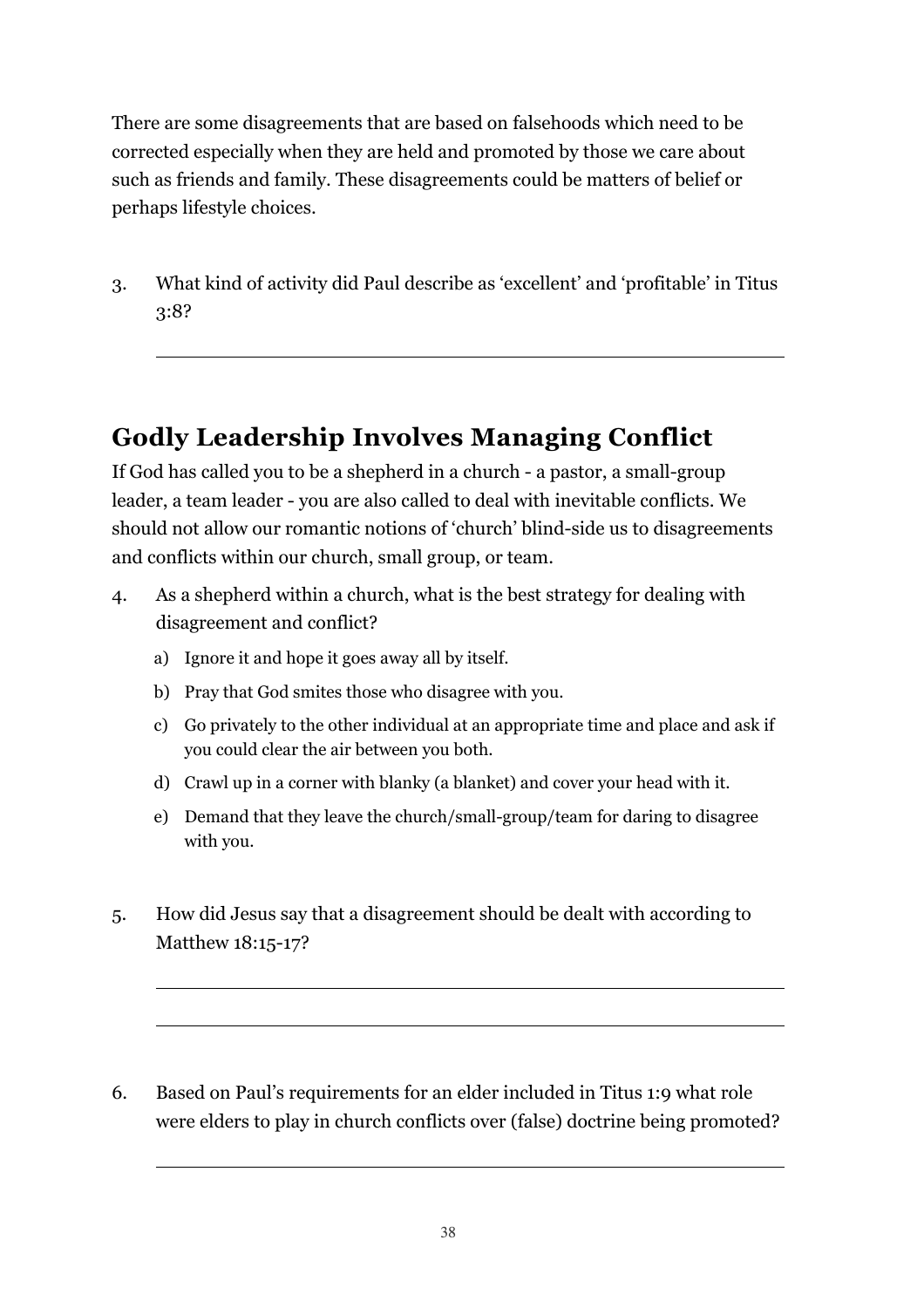7. Who was responsible for implementing Titus 3:10?

# **Growing as a Christian Requires Being Corrected**

Have you ever prayed for God to help you grow as a follower of Christ? Have you prayed for God to correct you?

- 8. When a believing friend or church leader attempts to correct you, you should
	- a) Get offended and leave the church and *sense God is moving you on to another church*.
	- b) Defend yourself by pointing out that they are wrong with several long text messages to prove it.
	- c) Listen to what they are saying. Thank them for taking the time to share this with you. Show your appreciation for their care. Make their points a matter of prayer as you continue to ask God to help you to follow and serve Christ more effectively.
	- d) Storm off in a huff and slam the door behind you as you do for dramatic effect.
	- e) Listen to them and remain silent (tears would be permitted) then leave that exchange and proceed to tell everyone you know what a pack of heartless hypocrites your church leaders are.
- 9. According to Proverbs 17:10, what kind of person accepts correction?

It takes humility to receive needful correction. This in itself is one of the essential characteristics for Christian growth. It often takes courage to deliver needful correction. Courage is one of the essential characteristics for leadership growth. For any church to grow it requires a balanced culture of humility, courage, and wisdom.